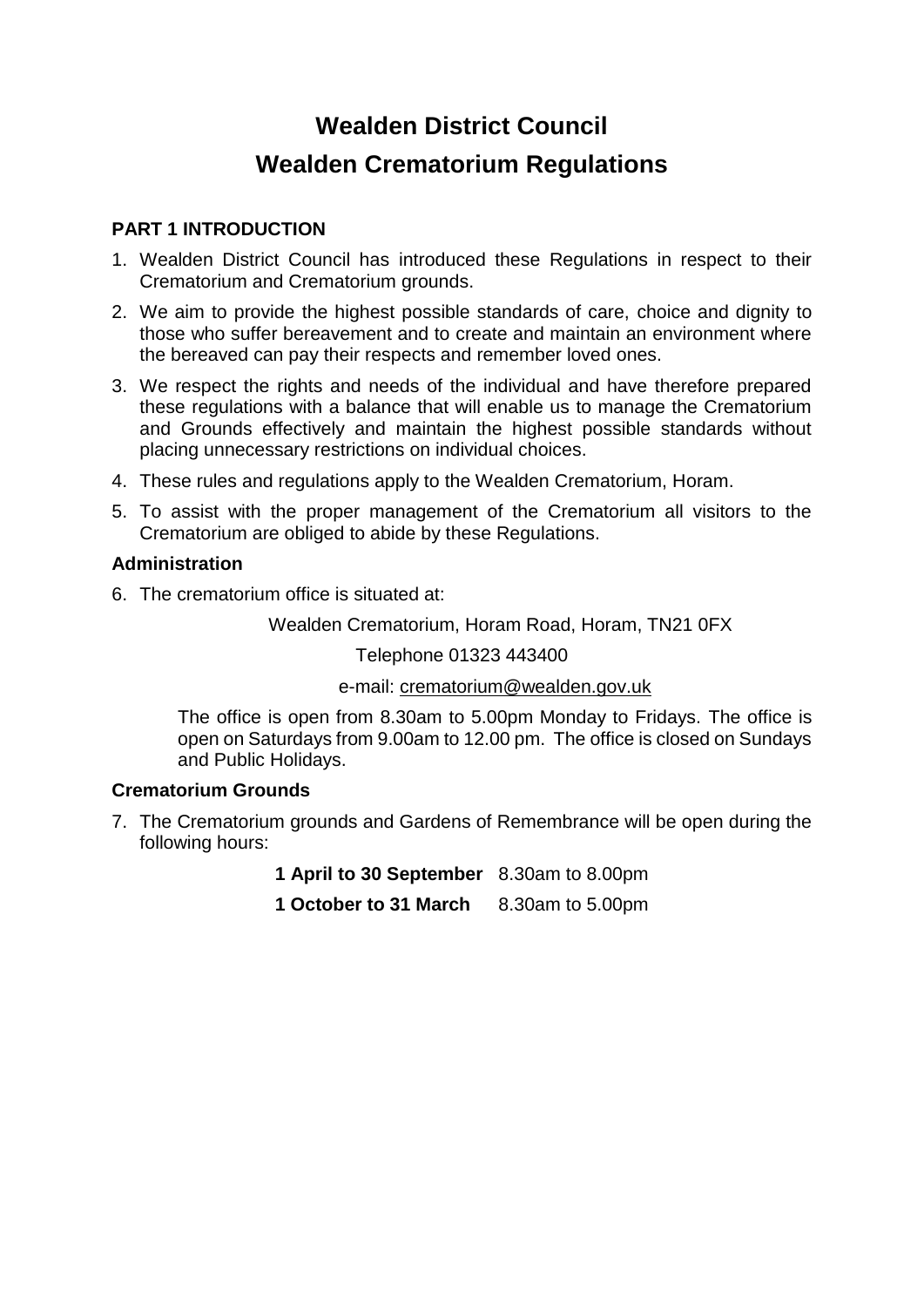# **PART 2 GENERAL**

#### **General Conduct**

8. All persons entering the Crematorium and Gardens of Remembrance are required to conduct themselves in a decent, quiet and orderly manner.

#### **Vehicles**

- 9. For safety purposes, the speed limit within the grounds of the Wealden Crematorium is 10mph.
- 10.To maintain the appearance of the crematorium grounds, vehicles must only be parked in the designated car park. Vehicles must not be driven over or parked on grassed areas.

#### **Children**

11.For safety purposes, children under 12 years of age are only allowed in the grounds of the crematorium when accompanied by and under the care of a responsible adult.

#### **Dogs and other animals**

- 12.Dogs (except guide and hearing dogs) and other animals are prohibited from entering all Crematorium buildings except where agreed by the Crematorium Manager.
- 13.Dogs and other animals are permitted on paths and walkways provided they are on a short leash and kept under control. Fouling is strictly prohibited.

#### **Gratuities**

14.Crematorium staff are not allowed to receive gratuities, tips or any other gifts.

#### **Scale of fees and charges**

- 15.Inspection of the list of scale of fees and charges can be made at the Crematorium Office or on the web site.
- 16.Plans of the crematorium grounds are also available for inspection free of charge.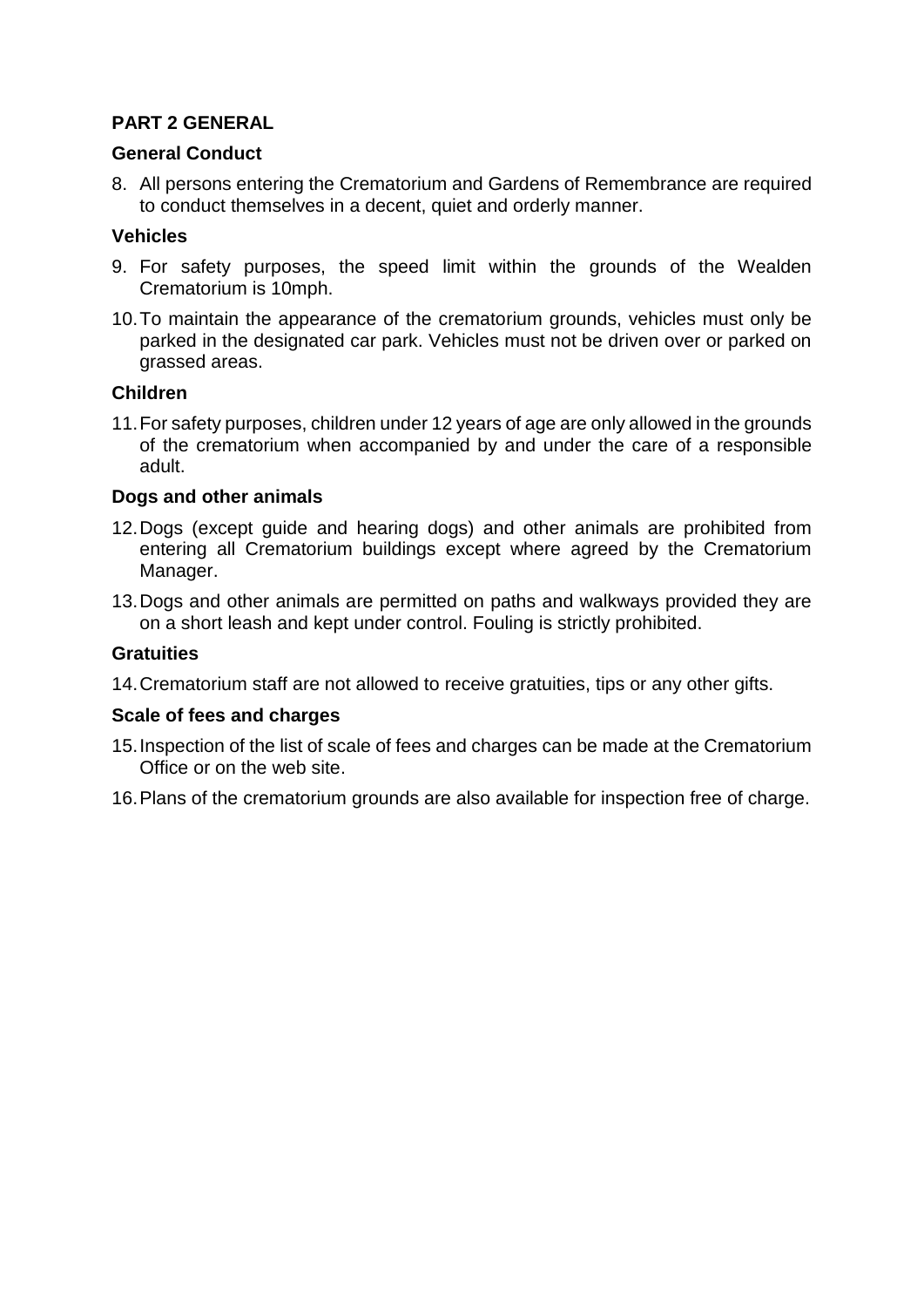# **PART 3 CREMATION**

## **Code of Practice**

- 17.All cremations at our Crematorium are carried out with strict adherence to the Guiding Principles issued by the Institute of Cemetery & Crematorium Management of which Wealden District Council is a Corporate member. Copies of the Guiding Principles are available from the Crematorium Office.
- 18.As Corporate Members of the Institute of Cemetery and Crematorium Management we have adopted its Charter for the Bereaved.

## **Cremation Ceremony Times**

- 19.The days upon which cremation ceremonies at our Crematorium take place are Mondays to Fridays and Saturday mornings.
- 20.Ceremonies will normally be held at 60 minute intervals with the earliest being 9.00 a.m. and the latest 4.00 p.m. Monday to Friday. On Saturdays ceremonies will normally be held at 60 minute intervals from 9.00 a.m. and the latest at 11.00 a.m. Requests for ceremonies outside of these hours will be considered on a case by case basis.
- 21.Please note that the time booked for a ceremony is the time the cortege is due at the Crematorium Hall. In order to avoid disruption to any other funerals we request that you keep to this time. A charge, as detailed in the list of scale of fees and charges, may be levied for corteges arriving late.

## **Cremation Papers**

- 22.To ensure that we have sufficient time to make the necessary arrangements for a cremation we require correctly completed paperwork to be delivered to the Crematorium Office at least 24 hours, on a working day, before the day of cremation. Where the applicant for cremation has expressed the wish to inspect the Cremation Forms before the Medical Referee considers those forms then the paperwork must be delivered to the Creamtorium Office at least 72 hours, on a working day, before the day of cremation.
- 23.Please be aware that a charge, as detailed in the list of scale of fees and charges, may be made if the paperwork is delivered after the specified time.
- 24.Before a cremation can take place all documents relating to that cremation are checked by a medical practitioner appointed by Wealden District Council and who is notified to the Ministry of Justice. This person is called a Medical Referee and gives the final permission for a cremation to take place. The Medical Referee can refuse to allow a cremation to be carried out without stating the reason.
- 25.Wealden Crematorium will allow the electronic delivery of cremation forms signed in accordance with section 7(2) of the Electronic Communications Act 2000.

# **The length of the ceremony**

25.Ceremonies are normally held at 60 minute intervals. Please be aware that this includes the time taken for entry and dispersal from the Crematorium. It is possible for an additional ceremony time to be purchased if required for a ceremony up to and including the one at 3.00 p.m. and this must be specified at the time of the original booking and is subject to availability.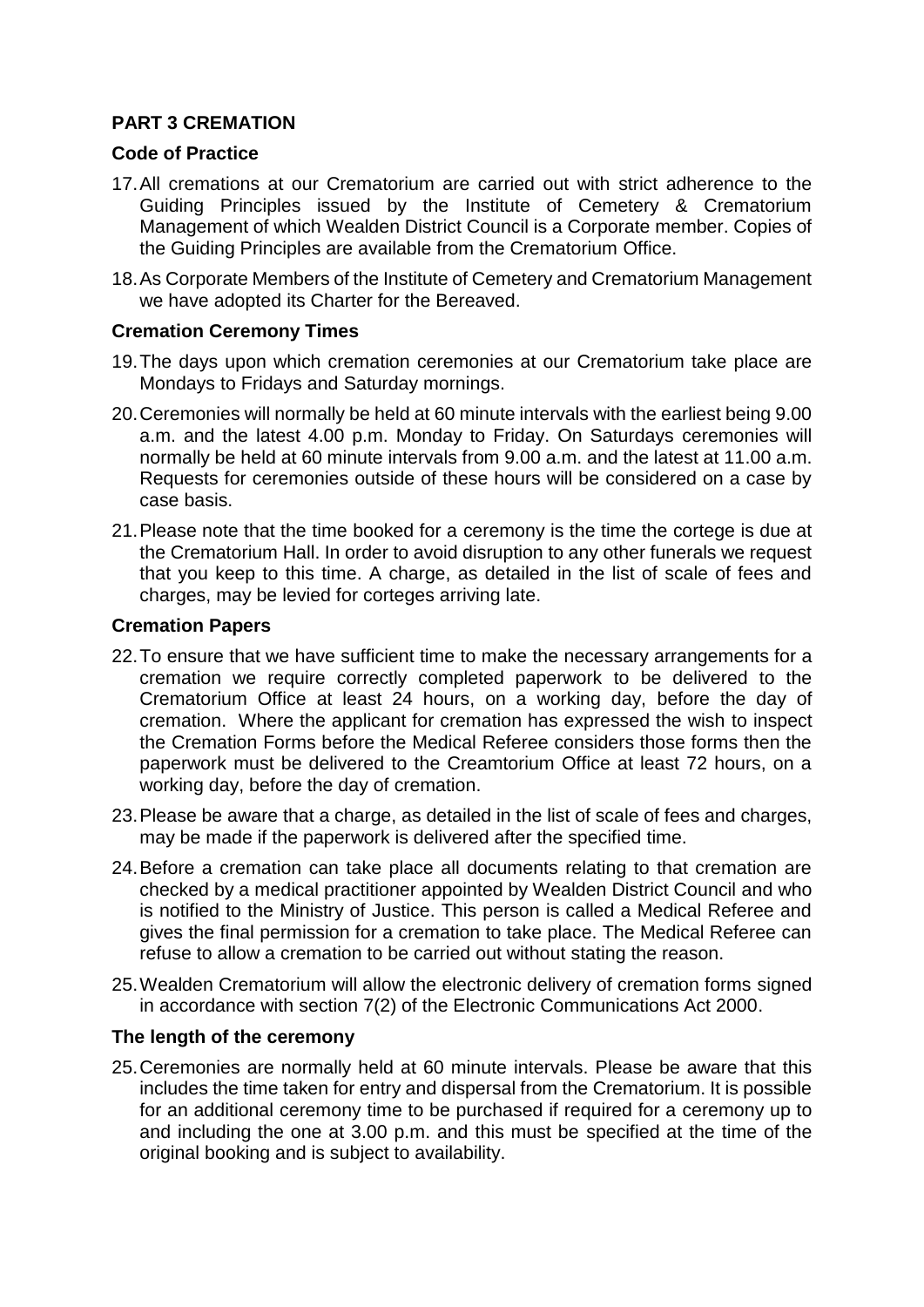26.The option of committal only ceremonies of 15 minutes and direct cremation without any ceremony will also be available.

#### **Music**

- 27.Music played at Wealden Crematorium is principally supplied by our Obitus Music System. A list of music held on their library at Wealden Crematorium can be viewed by logging on to: [https://www.obitus.com/index.php?page=music-search.](https://www.obitus.com/index.php?page=music-search) Any special requests i.e. family own recordings etc. must be agreed and arranged through the Crematorium office. The Obitus music system also provides the facility to web cast or to record the ceremony which can be viewed online or provided on DVD. This must be pre-booked prior to the funeral ceremony.
- 28.To ensure the bereaved family have the music played they request any instructions regarding it should be coordinated via the Funeral Director (where applicable).
- 29.Whilst the Crematorium does not have an organ the Obitus Music System does have organ accompanied hymns.

## **The coffin**

- 29.If requested by the Applicant for Cremation the lid of the coffin may be removed for the duration of the hall ceremony and subsequently replaced prior to the committal. This cannot be permitted where the cause of death is a notifiable disease. Coffins cannot be opened other than in the hall once they have entered the Crematorium grounds.
- 30.In order to reduce pollution and prevent damage to the cremators it is important that each deceased, whether an adult or a child, be brought to the Crematorium in either:
	- a wooden (including bamboo and wicker), wool, cardboard or suitable compliant coffin bearing the proper ID, i.e. full name and age of the deceased. Please be aware that metal fittings cannot be allowed; or
	- a shroud made of natural materials bearing the proper ID, i.e. full name and age of the deceased. Please be aware you must also supply a wooden charger board which should be given to our staff by your funeral director before the ceremony starts.
- 31.If a deceased person is repatriated from abroad, the cremation must take place in a coffin exactly the same as the ones normally used for cremation and the "Declaration of content and manufacture of coffin" on the Ceremony Application Form must be signed.
- 32.In order that the cremator may be operated in a safe manner there is a limit to the size of coffin which can be cremated. Details of maximum size are available from the Crematorium Office.
- 33.Providing the coffin fits in the cremator, we permit more than one body per coffin so that those who choose may be cremated together.

#### **Environmental Protection Act 1990**

34.The Crematorium has to operate in accordance with the requirements of this legislation. This means that we cannot allow any substance to be cremated that may cause pollution. We therefore request that all bodies in coffins are covered in natural material only.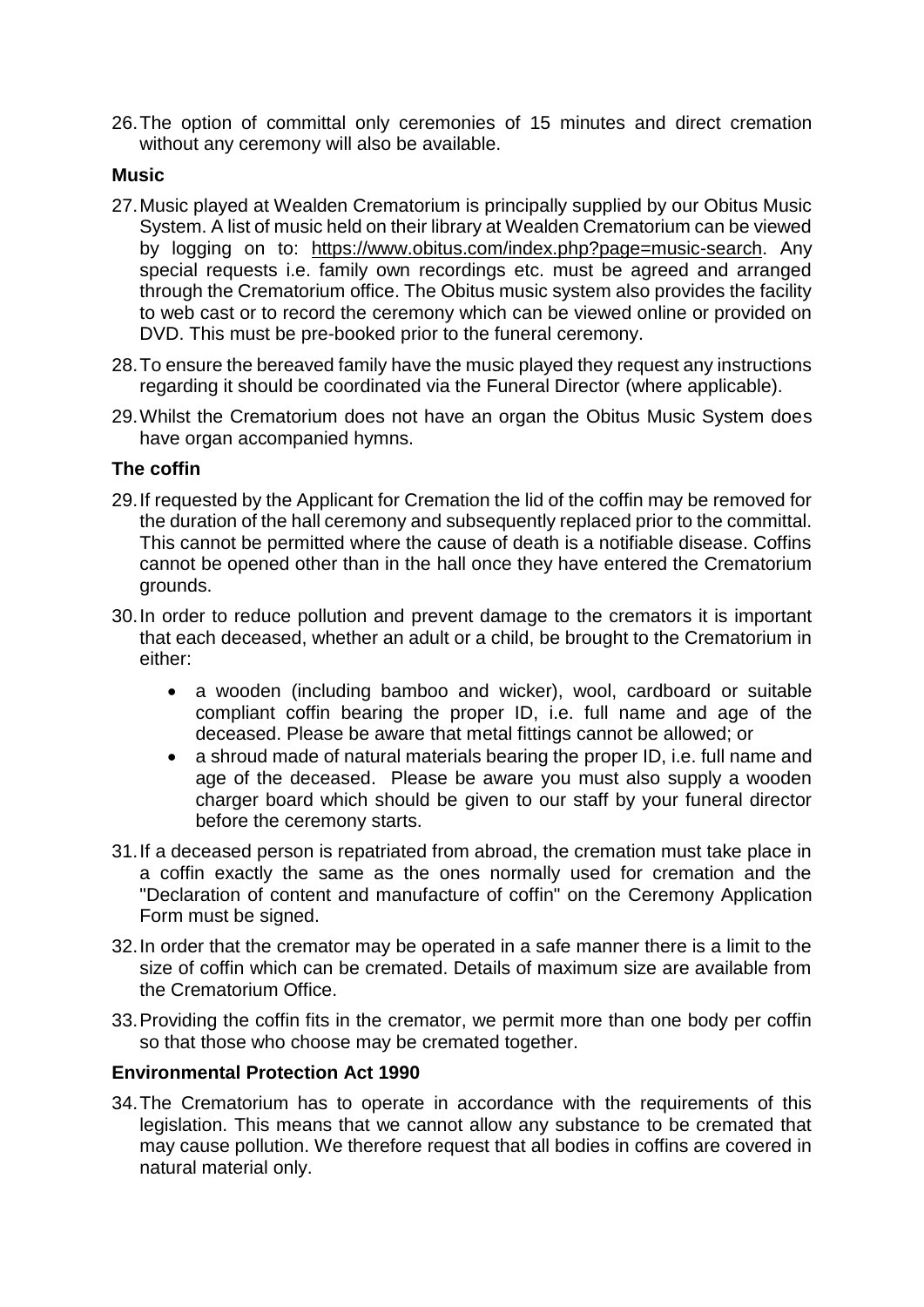## **Bearers**

- 35.The Funeral Director (where applicable) is responsible for arranging bearers to transport the coffin from the hearse to the platform where the coffin is placed during the ceremony. We understand that family members and mourners often wish to assist with this and we respect that decision. We do ask you to be aware, however, that any mourners who do assist with the bearing of a coffin do so at their own risk.
- 36.Bearers have a designated room and may use this for waiting and changing. Bearers are requested not to use the main waiting room.

#### **Leaving the hall after a ceremony**

37.A number of ceremonies are held in our Crematorium hall on any given day. Each ceremony is unique and is conducted in accordance with the bereaved families' wishes. To allow us to make the necessary preparations for each ceremony we request that everyone attending a funeral ceremony at the Crematorium leaves the hall immediately following the ceremony. In order to respect the privacy of mourners at each ceremony we also request that the Crematorium access and exit areas, including the access road, are vacated as soon as possible.

#### **Floral Tributes**

38.Wealden District Council does not take responsibility for any floral tributes in the Crematorium grounds and cannot sign for their receipt. Any that become unsightly and which spoil the appearance of an area will be removed. Floral tributes displayed at and after funeral ceremonies taking place at the Crematorium will be disposed of after five days. It is requested that you do not place floral tributes in glass or porcelain containers, carry out any planting in the strewing areas or do anything which may interfere with someone else's memorial. All Christmas wreaths will be removed by the end of each January.

#### **Cremation**

- 39.Each coffin will be cremated separately and will be placed into the cremator exactly as it is received at the Crematorium.
- 40.If you wish to we can make arrangements for you to view and, if wished, charge the coffin into in the cremator but this request will need to be stated on the cremation paperwork.
- 41.Wealden Crematorium being a Corporate Member of the Institute of Cemetery & Crematorium Management abides by their Guiding Principles which require that the container and the body shall be placed in a cremator and cremation commenced no later than 72 hours after the ceremony of committal. Where cremation is not to be carried out on the same day the Applicant for Cremation shall be notified. A body shall not be removed from the crematorium after the ceremony of committal, except by order of a Coroner or for some other valid reason.

#### **Disposal of ashes**

42.You have the option of strewing (or scattering), interring or removing the ashes

#### *Strewing (or scattering) of ashes*

43.We have designated areas in the Crematorium grounds and these are the only areas where ashes may be scattered.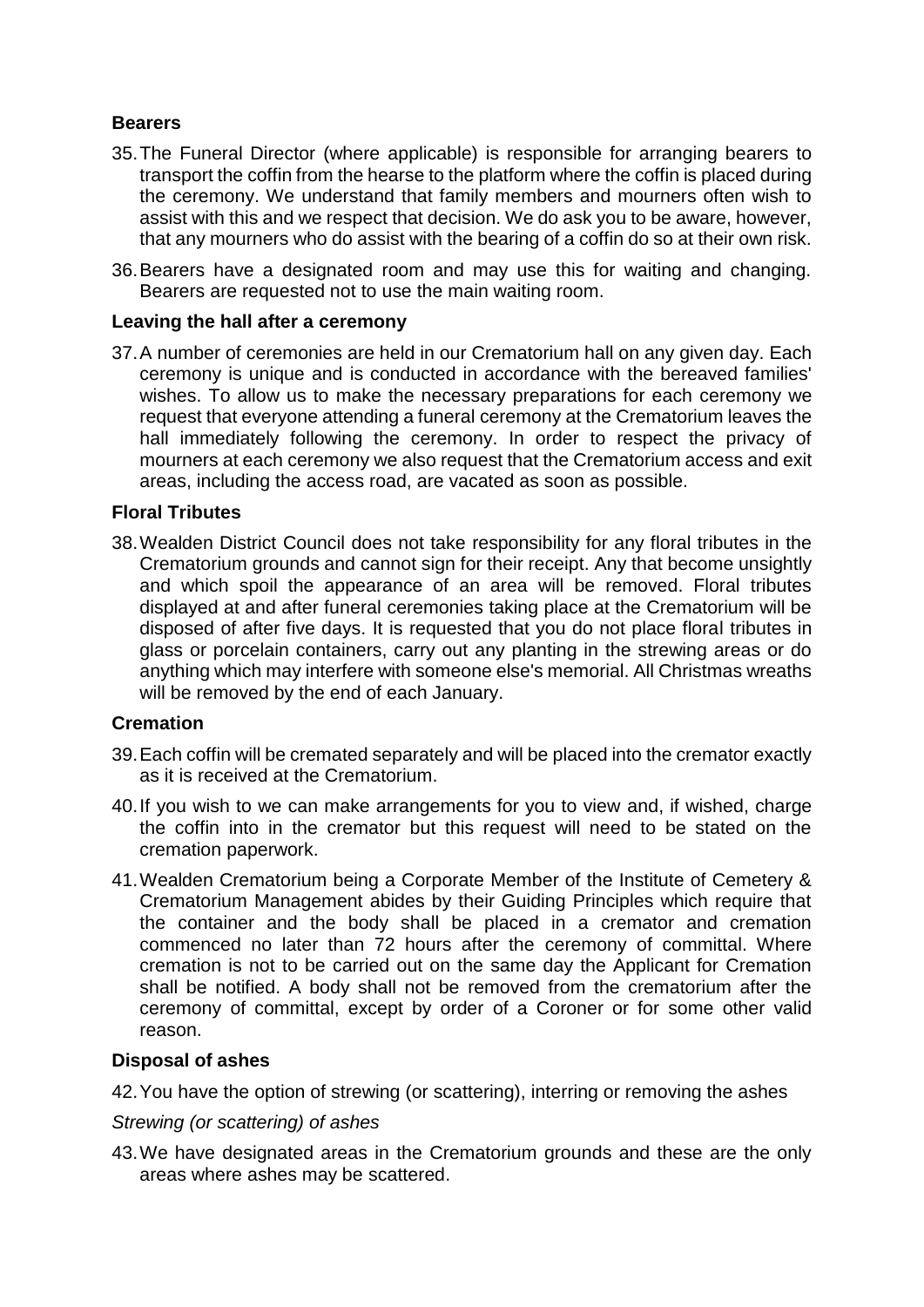- 44.Where the ashes are to be scattered in the Crematorium grounds this should be indicated in the appropriate place on the cremation paperwork. If you wish our staff will scatter the ashes for you. If you wish to scatter them yourself then a member of staff will take you to the strewing area in the Crematorium grounds. Please be aware that you must have the permission of the Council to scatter ashes within the Crematorium grounds as we must also record the day, time and place that scatterings take place.
- 45.The area where ashes are scattered is carefully managed in order to maintain a neat and tidy appearance in the Crematorium grounds. The Council reserves the right to remove anything which contravenes the regulations or anything which becomes neglected, unsightly, overgrown or encroaches beyond the designated memorial area. The Crematorium will retain items removed from the grounds for a period of 3 months, after which they will be disposed of. The Crematorium has a structured grounds maintenance programme, therefore the private planting of trees, plants or shrubs is not permitted.
- 46.The planting of anything in the scattering grounds is not permitted, nor is the use of glass or porcelain containers, or the placing of personal items on trees or bushes i.e. wind chimes, bird boxes etc. Cut flowers only, without wrapping paper and plants may be left in the designated area. Any items inappropriately placed elsewhere will be relocated to this area.

#### **Interring cremated remains/ashes**

48.Cremated remains/ashes can be interred in above ground vaults supplied by the Council for a ten year period that may be renewed on expiry. No below ground interring is permitted.

#### **Removing cremated remains/ashes**

49.Cremated remains/ashes can only normally be removed from the Crematorium by the Applicant for Cremation or his/her nominee.